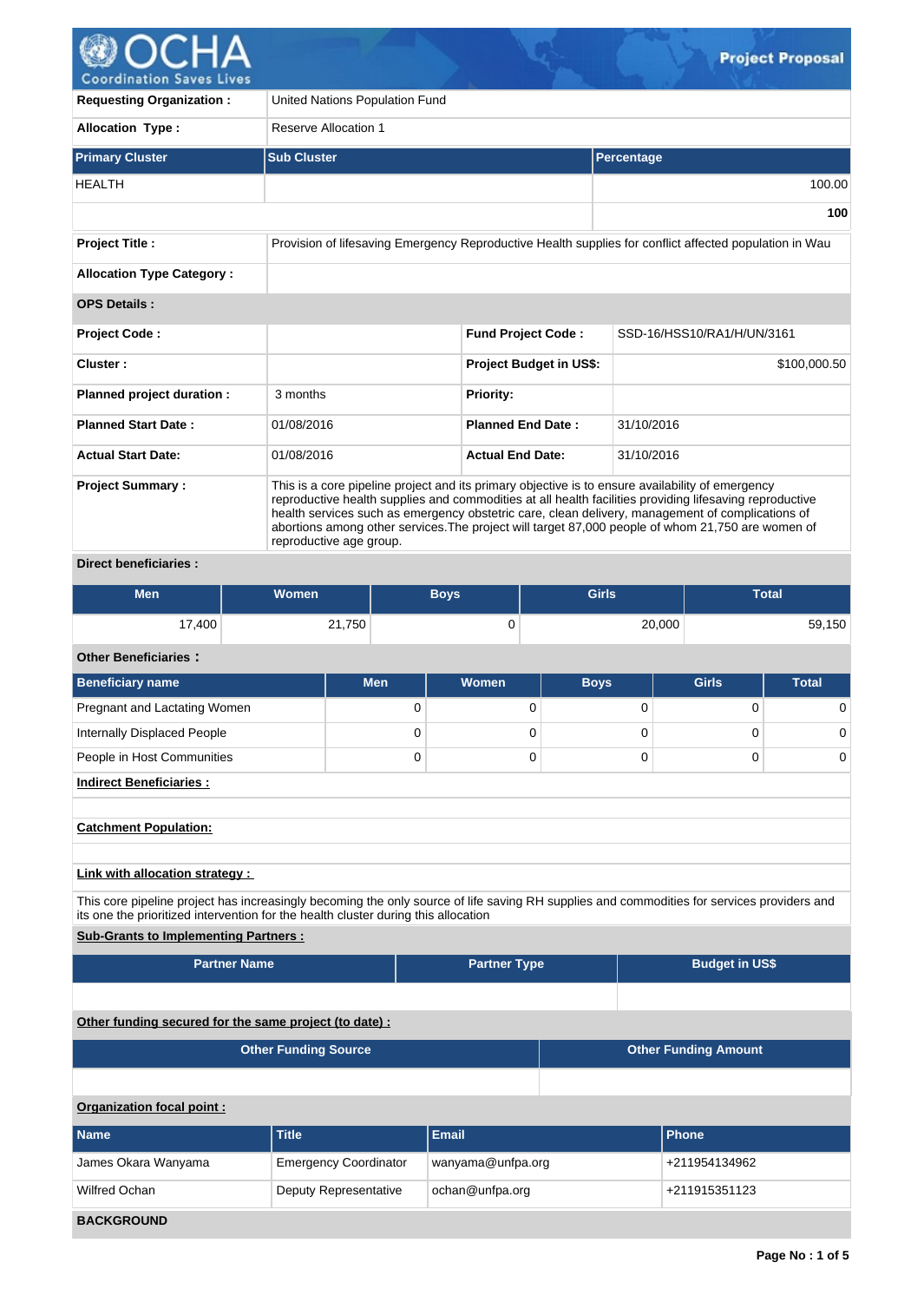# **1. Humanitarian context analysis**

This core pipeline project is intended to serve the affected population in Wau s identified by the health cluster.

## **2. Needs assessment**

The project is based on the core pipeline needs of health actors who provide health services in the affected states. The supplies to be procured under this allocation were identified and agreed on by the health cluster

# **3. Description Of Beneficiaries**

The project will target women of reproductive age group, pregnant women, girls, boys, and men. It will also target survivors of sexual violence and GBV in general to ensure they have access to treatment and care.

### **4. Grant Request Justification**

Prior to the current crisis, South Sudan had some of the world's worst RH indicators, particularly among women. Only 14.7 per cent of births were attended by skilled birth attendants, only 11.5 per cent of deliveries took place at a health facility, 80 per cent of births happened at home attended by unskilled birth attendants, and GBV was highly prevalent. The maternal mortality ratio was estimated at 2,054 women dying for every 100,000 live births. Young mothers die due to causes including prolonged obstructed labour, hemorrhage/ bleeding, infection, eclampsia / high blood pressure and complications of unsafe abortion. If RH services are not initiated urgently to reach the growing caseload affected by the current crisis, we will witness more maternal deaths, and many vulnerable young women and boys exposed to life threatening conditions such as HIV and rapes will go unassisted. UNFPA through its work and in partnership seeks to ensure that the right of affected women, men and children enjoy a life of health and equal opportunity. The project implementation will be founded on UNFPA's global leadership in ensuring that every pregnancy is wanted, every birth is safe, every young person is free of HIV, and every girl and woman is treated with dignity and respect, even and especially those affected by humanitarian crisis. UNFPA has been providing technical and RH commodities support to implementing partners to increase access to RH services for refugees, returnees, IDPs and host population in affected locations of the country. Therefore to ensure access to life saving services including reproductive health, there is an urgent need to mobilize resources to maintain ongoing RH humanitarian response.

# **5. Complementarity**

The supplies will complement other health supplies.

#### **LOGICAL FRAMEWORK**

## **Overall project objective**

To provide Emergency RH supplies to facilities serving affected populations in Wau. This project aims to reduce maternal and newborn mortality and morbidity among populations affected by humanitarian emergencies in South Sudan. It is intended to cover the core pipeline reproductive health needs for the partners serving the targeted population. The RH kits obtained under this programme will be used for both prepositioning and direct service delivery

| псанп                                                                                                                                                                                                                                                                                                 |                                                                                                                   |                                 |
|-------------------------------------------------------------------------------------------------------------------------------------------------------------------------------------------------------------------------------------------------------------------------------------------------------|-------------------------------------------------------------------------------------------------------------------|---------------------------------|
| <b>Cluster objectives</b>                                                                                                                                                                                                                                                                             | Strategic Response Plan (SRP) objectives                                                                          | <b>Percentage of activities</b> |
| CO1: Improve access, and scale-up<br>responsiveness to, essential emergency<br>health care, including addressing the major<br>causes of mortality among U5C (malaria,<br>diarrhea and Pneumonia), emergency<br>obstetric care and neonate services in<br>conflict affected and vulnerable populations | HRP 2016 SO1: Save lives and alleviate<br>suffering through safe access to services and<br>resources with dignity | 75                              |
| CO3: Improve access to psychosocial<br>support and mental health services for the<br>vulnerable population, including those<br>services related to the SGBV response                                                                                                                                  | HRP 2016 SO1: Save lives and alleviate<br>suffering through safe access to services and<br>resources with dignity | 25                              |

**Contribution to Cluster/Sector Objectives :** This is a core pipeline project, which is fundamental to the provision of health services

**Outcome 1**

**HEALTH**

A reduction in maternal morbidity and mortality

### **Output 1.1**

#### **Description**

Improved availability of RH supplies and commodities to deliver RH services

#### **Assumptions & Risks**

security situations improves to allow access to beneficiaries

# **Activities**

#### **Activity 1.1.1**

Procure Reproductive Health kits-

## **Activity 1.1.2**

Support local transportation and distribution costs of RH kits

### **Activity 1.1.3**

Conduct regular monitoring visits to partners

## **Activity 1.1.4**

Receive, collate and analyze utilization data from partners and report accordingly

### **Indicators**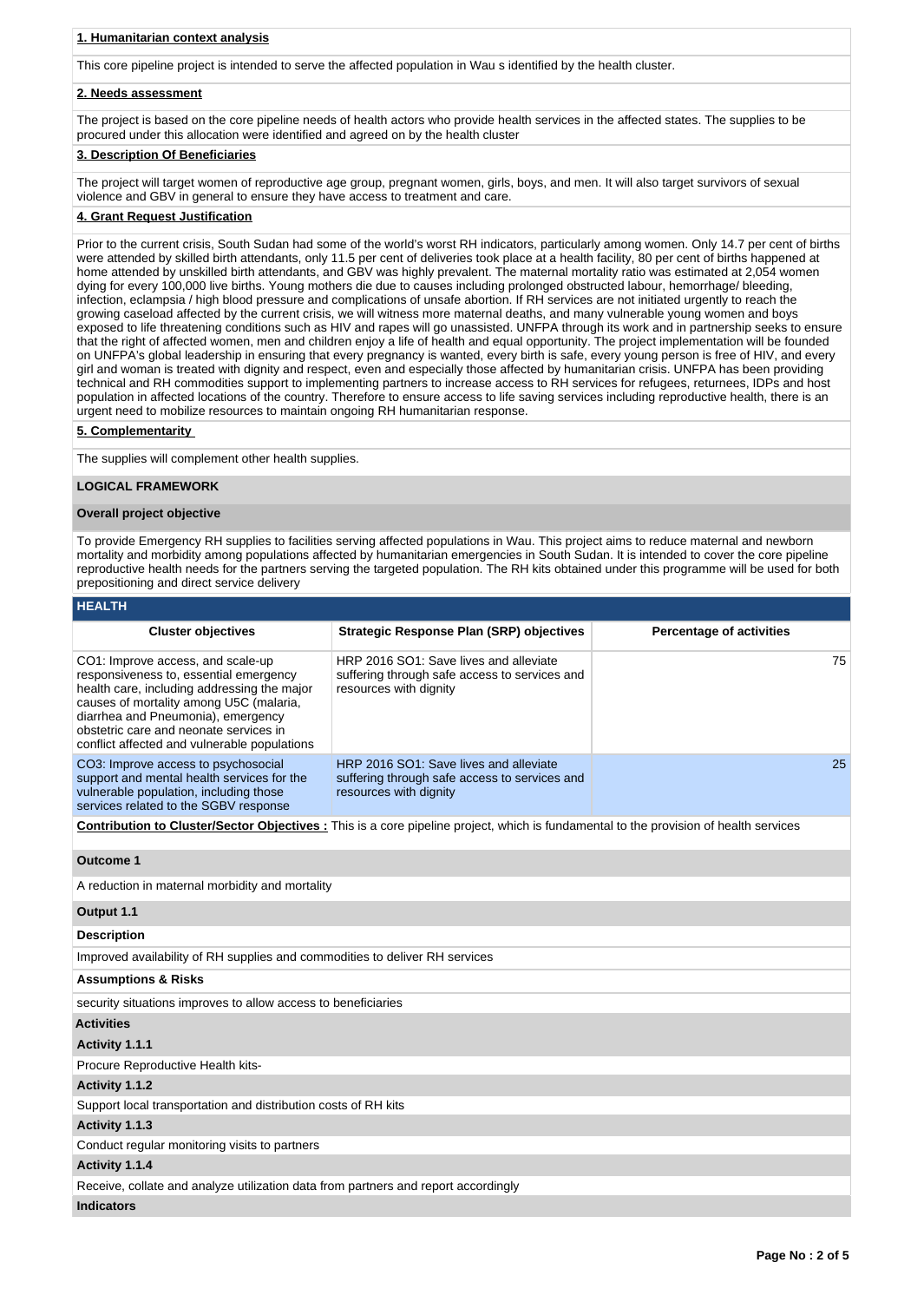|                                 |                                                                                                                                                                                                                               |                                                                                                                                                                                                                                                                                                                                                                                                                                                                                                                                                                                                   |      | <b>End cycle beneficiaries</b> |  |       |  |  |                 | <b>End</b><br>cycle |               |
|---------------------------------|-------------------------------------------------------------------------------------------------------------------------------------------------------------------------------------------------------------------------------|---------------------------------------------------------------------------------------------------------------------------------------------------------------------------------------------------------------------------------------------------------------------------------------------------------------------------------------------------------------------------------------------------------------------------------------------------------------------------------------------------------------------------------------------------------------------------------------------------|------|--------------------------------|--|-------|--|--|-----------------|---------------------|---------------|
| Code                            | <b>Indicator</b><br><b>Cluster</b>                                                                                                                                                                                            |                                                                                                                                                                                                                                                                                                                                                                                                                                                                                                                                                                                                   |      |                                |  | Women |  |  | $Boy \mid$<br>s | Girls               | <b>Target</b> |
| Indicator 1.1.1                 | <b>HEALTH</b>                                                                                                                                                                                                                 | Core Pipeline # of kits distributed                                                                                                                                                                                                                                                                                                                                                                                                                                                                                                                                                               |      |                                |  |       |  |  |                 |                     | 118           |
| <b>Means of Verification:</b>   |                                                                                                                                                                                                                               |                                                                                                                                                                                                                                                                                                                                                                                                                                                                                                                                                                                                   |      |                                |  |       |  |  |                 |                     |               |
| Indicator 1.1.2                 | HEALTH                                                                                                                                                                                                                        | Core Pipeline # of implementing partners<br>receiving supplies from the pipeline                                                                                                                                                                                                                                                                                                                                                                                                                                                                                                                  |      |                                |  |       |  |  |                 | 10                  |               |
|                                 | <b>Means of Verification:</b> distribution reports                                                                                                                                                                            |                                                                                                                                                                                                                                                                                                                                                                                                                                                                                                                                                                                                   |      |                                |  |       |  |  |                 |                     |               |
| Live births in 3 months 870     | Additional Targets: Target beneficiaries 87,000<br># of women of reproductive age (WRA) 21,750<br># of deliveries requiring a c-section in 3 months 132<br># of cases of sexual violence (percent of WRA at risk of rape) 435 | # of currently pregnant women (excluding the additional 15% of pregnancies that will end in miscarriage) 2,610<br># of pregnancies that end in miscarriage or unsafe abortion in 3 months 174<br># of currently pregnant women who will experience complications in 3 months 132<br># of currently pregnant women who will have access and be able to give birth in a health center in 3 months 132<br># of currently pregnant women who deliver who will need suturing of vaginal tears in 3 months 132<br># of WRA using modern methods of contraception who use injectable contraception 1,794 |      |                                |  |       |  |  |                 |                     |               |
| <b>M &amp; R</b>                |                                                                                                                                                                                                                               |                                                                                                                                                                                                                                                                                                                                                                                                                                                                                                                                                                                                   |      |                                |  |       |  |  |                 |                     |               |
|                                 | <b>Monitoring &amp; Reporting plan</b>                                                                                                                                                                                        |                                                                                                                                                                                                                                                                                                                                                                                                                                                                                                                                                                                                   |      |                                |  |       |  |  |                 |                     |               |
|                                 | the implementation of the project.                                                                                                                                                                                            | The project will be monitored by UNFPA staff at the country office in Juba and field based staff in various locations in the affected states. All<br>partners receiving and using the supplies under the project will provide monthly reports to UNFPA on their use. The reports will be analyzed<br>and shared with various stakeholders including the health cluster. UNFPA will also provide timely reports to the CHF technical secretariat on                                                                                                                                                |      |                                |  |       |  |  |                 |                     |               |
| Workplan                        |                                                                                                                                                                                                                               |                                                                                                                                                                                                                                                                                                                                                                                                                                                                                                                                                                                                   |      |                                |  |       |  |  |                 |                     |               |
|                                 | <b>Activitydescription</b>                                                                                                                                                                                                    |                                                                                                                                                                                                                                                                                                                                                                                                                                                                                                                                                                                                   | Year |                                |  |       |  |  | 8               | 9                   | 10111         |
|                                 | Activity 1.1.1: Procure Reproductive Health kits-                                                                                                                                                                             |                                                                                                                                                                                                                                                                                                                                                                                                                                                                                                                                                                                                   | 2016 |                                |  |       |  |  | X.              | X                   |               |
|                                 |                                                                                                                                                                                                                               | Activity 1.1.2: Support local transportation and distribution costs of RH kits                                                                                                                                                                                                                                                                                                                                                                                                                                                                                                                    | 2016 |                                |  |       |  |  | X.              | $X$ $X$             |               |
|                                 | Activity 1.1.3: Conduct regular monitoring visits to partners                                                                                                                                                                 |                                                                                                                                                                                                                                                                                                                                                                                                                                                                                                                                                                                                   | 2016 |                                |  |       |  |  | X.              | $\mathsf{X}$        | ΙX.           |
| accordingly                     |                                                                                                                                                                                                                               | Activity 1.1.4: Receive, collate and analyze utilization data from partners and report                                                                                                                                                                                                                                                                                                                                                                                                                                                                                                            | 2016 |                                |  |       |  |  | X.              | $X$ $X$             |               |
| <b>OTHER INFO</b>               |                                                                                                                                                                                                                               |                                                                                                                                                                                                                                                                                                                                                                                                                                                                                                                                                                                                   |      |                                |  |       |  |  |                 |                     |               |
|                                 | <b>Accountability to Affected Populations</b>                                                                                                                                                                                 |                                                                                                                                                                                                                                                                                                                                                                                                                                                                                                                                                                                                   |      |                                |  |       |  |  |                 |                     |               |
| population.                     |                                                                                                                                                                                                                               | All the supplies to be procured under this allocation are based on real field experiences and the needs as expressed by affected people in<br>the different locations. Ensuring increased access to reproductive health services in high demand is reflective of the needs of the affected                                                                                                                                                                                                                                                                                                        |      |                                |  |       |  |  |                 |                     |               |
| <b>Implementation Plan</b>      |                                                                                                                                                                                                                               |                                                                                                                                                                                                                                                                                                                                                                                                                                                                                                                                                                                                   |      |                                |  |       |  |  |                 |                     |               |
|                                 |                                                                                                                                                                                                                               | This core pipeline has two main activities; procuring supplies and distributing them. The supplies will be procured as soon as the funds are<br>available are allocated to partners. The beneficiaries partners are already partners with UNFPA.                                                                                                                                                                                                                                                                                                                                                  |      |                                |  |       |  |  |                 |                     |               |
|                                 | Coordination with other Organizations in project area                                                                                                                                                                         |                                                                                                                                                                                                                                                                                                                                                                                                                                                                                                                                                                                                   |      |                                |  |       |  |  |                 |                     |               |
| Name of the organization        |                                                                                                                                                                                                                               | Areas/activities of collaboration and rationale                                                                                                                                                                                                                                                                                                                                                                                                                                                                                                                                                   |      |                                |  |       |  |  |                 |                     |               |
|                                 |                                                                                                                                                                                                                               |                                                                                                                                                                                                                                                                                                                                                                                                                                                                                                                                                                                                   |      |                                |  |       |  |  |                 |                     |               |
|                                 | <b>Environment Marker Of The Project</b>                                                                                                                                                                                      |                                                                                                                                                                                                                                                                                                                                                                                                                                                                                                                                                                                                   |      |                                |  |       |  |  |                 |                     |               |
|                                 | N/A: Not applicable, only used for a small number of services                                                                                                                                                                 |                                                                                                                                                                                                                                                                                                                                                                                                                                                                                                                                                                                                   |      |                                |  |       |  |  |                 |                     |               |
|                                 | <b>Gender Marker Of The Project</b>                                                                                                                                                                                           |                                                                                                                                                                                                                                                                                                                                                                                                                                                                                                                                                                                                   |      |                                |  |       |  |  |                 |                     |               |
|                                 | 2a-The project is designed to contribute significantly to gender equality                                                                                                                                                     |                                                                                                                                                                                                                                                                                                                                                                                                                                                                                                                                                                                                   |      |                                |  |       |  |  |                 |                     |               |
|                                 | <b>Justify Chosen Gender Marker Code</b>                                                                                                                                                                                      |                                                                                                                                                                                                                                                                                                                                                                                                                                                                                                                                                                                                   |      |                                |  |       |  |  |                 |                     |               |
|                                 |                                                                                                                                                                                                                               | The purpose of this project is to ensure vulnerable women, girls, boys and men have access to critical Reproductive Health Services                                                                                                                                                                                                                                                                                                                                                                                                                                                               |      |                                |  |       |  |  |                 |                     |               |
| <b>Protection Mainstreaming</b> |                                                                                                                                                                                                                               |                                                                                                                                                                                                                                                                                                                                                                                                                                                                                                                                                                                                   |      |                                |  |       |  |  |                 |                     |               |
|                                 |                                                                                                                                                                                                                               |                                                                                                                                                                                                                                                                                                                                                                                                                                                                                                                                                                                                   |      |                                |  |       |  |  |                 |                     |               |
|                                 | <b>Country Specific Information</b>                                                                                                                                                                                           |                                                                                                                                                                                                                                                                                                                                                                                                                                                                                                                                                                                                   |      |                                |  |       |  |  |                 |                     |               |
| <b>Safety and Security</b>      |                                                                                                                                                                                                                               |                                                                                                                                                                                                                                                                                                                                                                                                                                                                                                                                                                                                   |      |                                |  |       |  |  |                 |                     |               |
|                                 |                                                                                                                                                                                                                               |                                                                                                                                                                                                                                                                                                                                                                                                                                                                                                                                                                                                   |      |                                |  |       |  |  |                 |                     |               |
| <u>Access</u>                   |                                                                                                                                                                                                                               |                                                                                                                                                                                                                                                                                                                                                                                                                                                                                                                                                                                                   |      |                                |  |       |  |  |                 |                     |               |